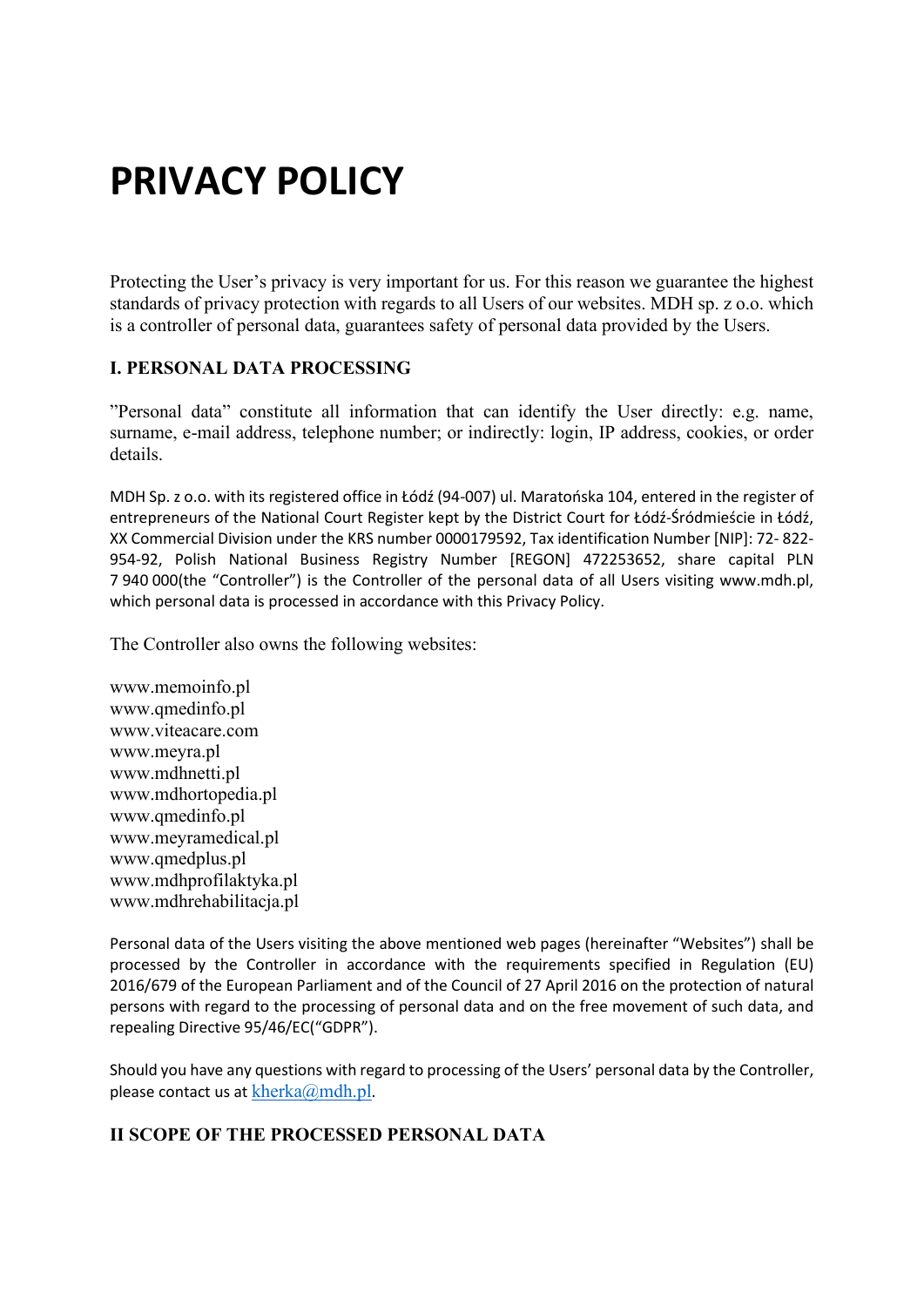When using some of the services available on the Websites, the User may be requested to provide their personal data. The scope of mandatory and optional data is determined each time accordingly to the type of service the User intends to use. The Controller collects data by means of the Websites directly from the data subjects.

If the User visits the website only with the purpose to get acquainted with the content, the Controller may collect some information concerning the User by means of cookies, of which the Users are notified each time by the Controller (Cookies Policy). Information on the cookies used on the Websites is also specified in clause VIII of this Privacy Policy.

If the User purchase goods using the functionalities made available on the Controller's website (e.g. www.memoinfo.pl), they will be obliged to provide data necessary to accomplish an order concerning purchase of goods via the named website. Although providing the personal data is voluntary, it is indispensable to use the on-line store. If the provisions of this Privacy Policy are not accepted, functionalities available at www.memoinfo.pl website may not be used.

# **III. PURPOSE AND LEGAL BASIS FOR THE COLLECTION OF DATA**

The Controller shall collect and process the Users' personal data only as provided for in the provisions of this Privacy Policy. All data provided by the User, shall be used by the Controller exclusively:

- a. for marketing purposes, if the User consents to receive from the Controller sales and marketing messages (including newsletters) - Article 6(1)(a) of the GDPR constitutes a legal basis for processing;
- b. to provide customer service and to contact the User i.a. to notify them of any modification in the products or services offered via the Websites, also with regard to the User's account created on the on-line store website - Article  $6(1)(b)$  of the GDPR constitutes a legal basis for processing;
- c. to enable purchases in the online store Article  $6(1)(b)$  of the GDPR constitutes a legal basis for processing;
- d. to process personal data with the purpose of fulfilling legal obligations Article  $6(1)(c)$ of the GDPR constitutes a legal basis for processing;
- e. to fulfil all contractual obligations towards the Controller's business partners, which constitutes legitimate interests pursued by the Controller - Article 6(1)(f) of the GDPR constitutes a legal basis for processing;
- f. for analytical, development and improvement purposes (also with the aim to improve users' experience), to manage, maintain, support and secure the Websites, which constitutes legitimate interests pursued by the Controller - Article 6(1)(f) of the GDPR constitutes a legal basis for processing;
- g. to establish, exercise or defend legal claims, to enforce and investigate possible infringements in the use of the Websites, or other actual or alleged actions contrary to the provisions of law, to protect rights, property or security of the Websites, Users, customers and employees of the Controller, as well as other third parties, which constitute legitimate interests pursued by the Controller - Article  $6(1)(f)$  of the GDPR constitutes a legal basis for processing;
- h. to enable the use of all contact forms made available by the Controller on the websites, to answer question and motions by means of the contact method selected by the User - Article 6(1)(f) of the GDPR constitutes a legal basis for processing.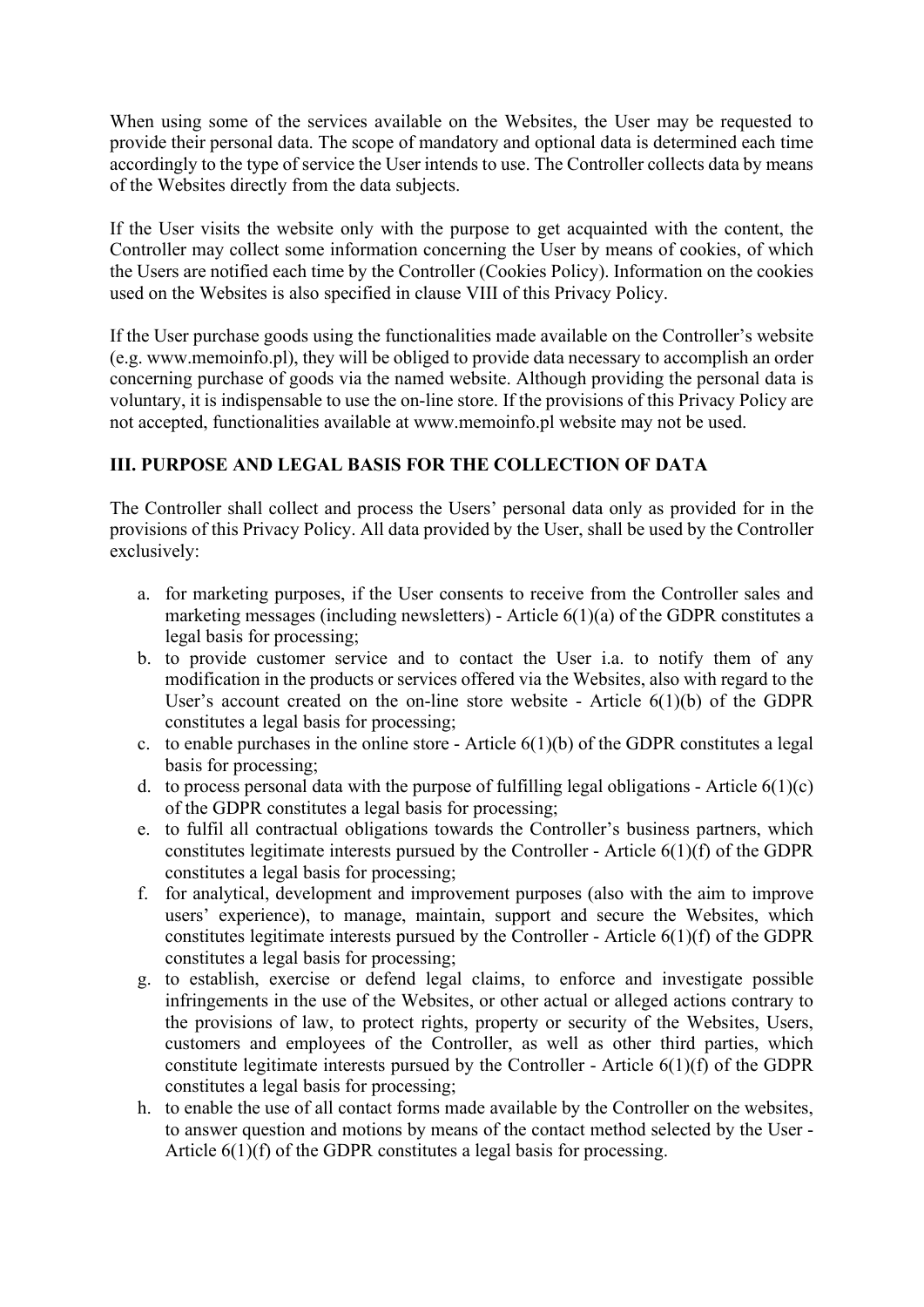# **IV. RECIPIENTS OF PERSONAL DATA**

The Users' personal data may be transferred by the Controller to:

- a. other companies within the Controller's capital group and companies cooperating with the Controller, if providing such data is necessary for the Controller to pursue legitimate interests;
- b. individuals authorised by the Controller i.e. employees and co-operators, for whom access to the personal data is necessary to perform their duties;
- c. Users' personal data may be transferred to our partners and external entities which provide services for the Controller, and which process personal data in order to provide services ordered by the Controller, including IT service providers, entities specialising in accountancy and marketing services;
- d. authorities and public bodies authorised to access the data pursuant to applicable provisions of law e.g. to the courts, law enforcement authorities, government institutions, when their request to disclose data has a legal basis. In case of breach of security, some personal data may be subject to disclosure to authorities relevant to provide their protection.

In case of cooperation with the Controller's partners or suppliers which are external entities registered offices of such external entities may be situated both in the territory of EU Member States, and in the countries outside the European Economic Area (EEA).

If our partners or supplies have their registered offices outside the EEA, the Controller guarantees, that transfer of data outside the EEA shall be effected in accordance with applicable provisions of law in this regard. Level of data protection in countries outside the EEA may differ from the one guaranteed by the European law. We may transfer data to our partners outside EEA in particular on the basis of decisions or standard contractual clauses for data transfer issued by the European Commission (e.g. when data is transferred in connection with the use of Google Analytics by the Controller).

All external entities are obliged to comply with the instructions provided by the Controller and to implement relevant technical and organisational measured aimed at protecting personal data of the Users. Data recipients may act as our processors (in that case they are fully obliged to follow our instructions concerning personal data processing) or as independent controllers (in that case we kindly ask to get acquainted with the personal data processing rules applicable in such entities).

## **V. RIGHTS OF THE DATA SUBJECT**

The User of the Website shall have the following rights with regard to personal data processed by the Controller:

- a. right of access;
- b. right of rectification, if personal data is inaccurate or incomplete;
- c. right to erasure;
- d. right to object to processing of the User's personal data. The User shall have the right to object to processing by the Controller, if such processing is based on the Controller's legitimate interest e.g. data profiling for marketing purposes. The Controller shall cease to process data for these purposes, unless there are some legitimate grounds for the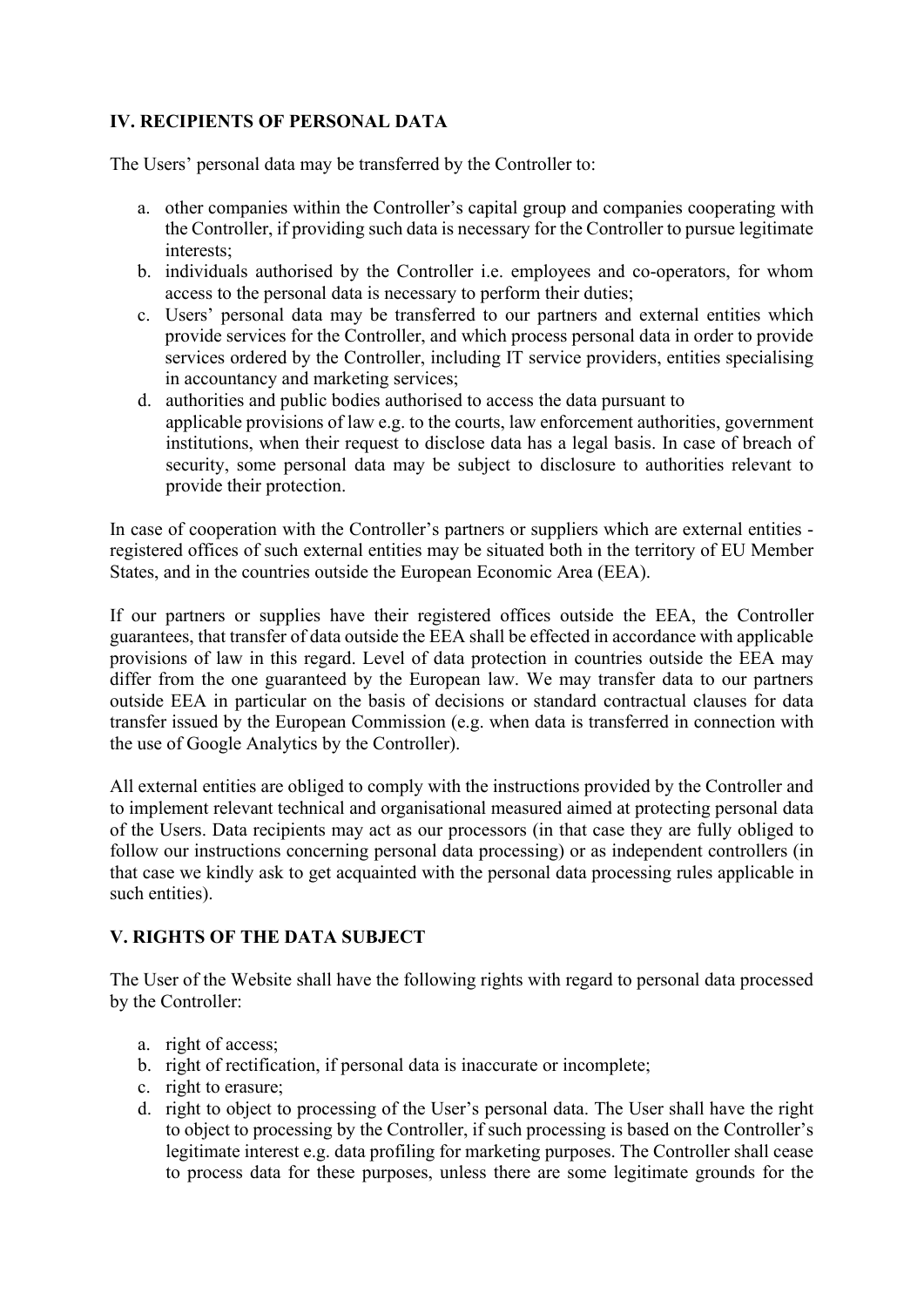processing which override the interests, rights and freedoms of the data subject or for the establishment, exercise or defence of legal claims.

- e. When a consent for personal data processing has been given e.g. in the course of newsletter subscription or when the User consented to receive sales information, the User is entitled to withdraw their consent for further processing at any time. The consent may be withdrawn at any time by contacting the Controller to the e-mail address specified in clause I of this Privacy Policy. Consent withdrawal shall not affect legitimacy of data processing performed by the Controller prior to such withdrawal by the User.
- f. right to data portability.
- g. right to restriction of processing.
- h. Right to lodge a complaint to supervisory authority.

The user may exercise the rights specified in this clause of the Privacy Policy by means of a form available at [https://mdh.pl/en/information](https://mdh.pl/en/information-security-system)-security-system (A motion to exercise the rights of the data subject - Annex).

## **VI. PERIOD OF PERSONAL DATA RETENTION**

The Controller shall retain and process personal data of the Users for a period necessary to fulfil processing purposes specified in clause II of this Privacy Policy or in accordance with applicable provisions of law, i.e. for instance until the User withdraws their consent or until the contract for the sale of products in the online store is accomplished. When the processing purpose is achieved, the Controller shall erase the personal data or anonymise it, and if the Controller intends to process data for analytical purposes the data shall be subject to pseudonymisation in order to use such data within the scope that is adequate and necessary for certain processing purposes, in such a manner that the personal data can no longer be attributed to a specific data subject.

#### **VII. SECURITY MEASURES**

The Controller shall use appropriate and suitable technical and organisational measures to provide adequate security level and integrity of the Users' personal data, by implementing proven technological standards to prevent unauthorised access to the personal data of the Users.

#### **VIII. COOKIES**

Cookies are small blocks of data, that the web browser places on the User's computer or mobile device while a user is browsing a website. Usually cookie comprises domain name from where it originates, expiration date on the device and an individual, random, and unique number that identifies this file. Information gathered by means of file of this kind helps to adjust the Website to individual preferences and actual needs of the Users. They also allow to prepare general statistics concerning the Website use and maintain the User's session.

The Controller is an entity which places cookies on the User's device and gets access to them.

The User may limit or disable cookies on their computer, but the Controller stipulates that despite exercising due diligence, in some cases disabling cookies may decrease functionality of the Website.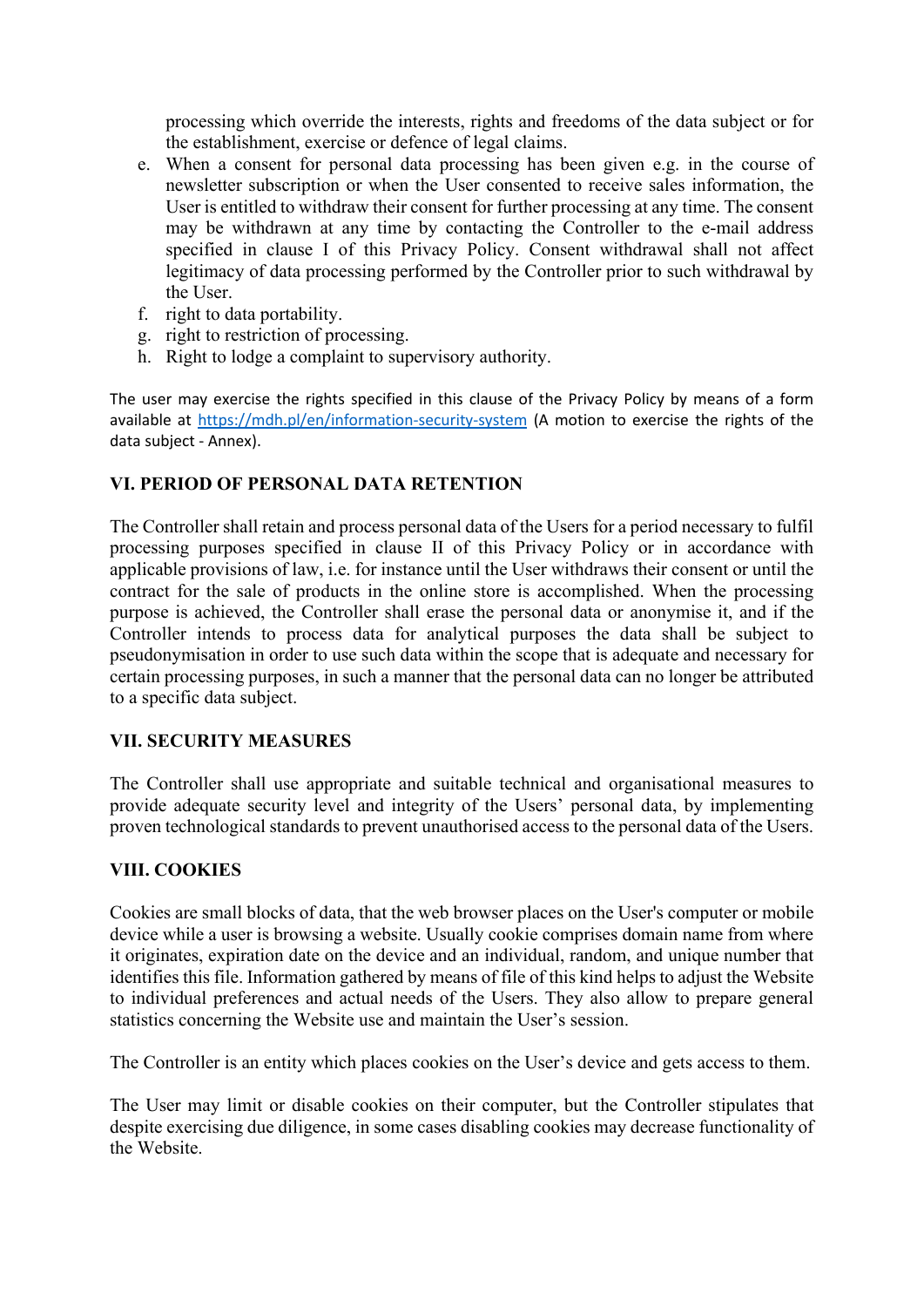Information are gathered by means of cookies exclusively in order to provide proper functioning of the Website, as well as for analytical, statistical and marketing purposes, and to adapt information to the User browsing the website.

The Website uses the following types of cookies:

- a. "Session" cookies related with the session remain in the web browser only during the session i.e. until the website is exited.
- b. "Persistent" cookies are left in the browser when the session is ended (unless they are deleted by the User).
- c. "Strictly necessary" cookies that are essential to use services available on the Website e.g. authentication cookies used to provide services that require authentication;
- d. "Performance" cookies collect information on how visitors use the site e.g. which websites were visited by the User, all data concerning errors; these cookies do not collect information that would allow to identify the User, and data are so aggregated that they become anonymous. Analytical cookies are used to improve functioning of the website.
- e. "Functional" cookies save all settings made on the websites (e.g. changed font size, website adaptation) and provide services like leaving comments on the blog.

The Users may change cookies settings at any time. Detailed information on the cookies can be found in the web browser settings.

The Controller reserves the right to use the third party services to prepare statistics concerning the use of the website. No data identifying the Users shall be transferred to such entities.

Advertisements published on the Websites may use third party cookies, thanks to which an advertiser is able to perform analyses of the efficiency of advertising campaign. This Privacy Policy does not specify the cookies policy used by the third parties.

## **IX. SOCIAL MEDIA PLUGINS**

The Controller's Websites comprise so called social media plugins that redirect the visitor to the Controller's profiles in the social media: Facebook, Twitter, LinkedIn or YouTube. Using functionalities of these plugins, the Users can share the content in social media or visit the Controller's Fanpage in a given social media.

We would like to pay your attention, that the use of plugins means data are exchanged between the User and a given social media or website.

The Controller does not process this data and has no knowledge what kind of the Users' data is collected. Therefore we kindly ask to get acquainted with the regulations and privacy policy applicable in this social media prior to using a given plugin. Using certain functions provided by these suppliers may involve the use of external cookies. Your personal data is processed by a given social media the moment you click a plugin, and the social media company becomes a joint controller of your personal data, as provided for in Article 26 of the GDPR.

Your personal data voluntarily provided by you on the Fanpage will be processed by the Controller to manage a given Fanpage, contact you, answer your questions, interact, notify you about the events, provide essential information, including the one connected with the services